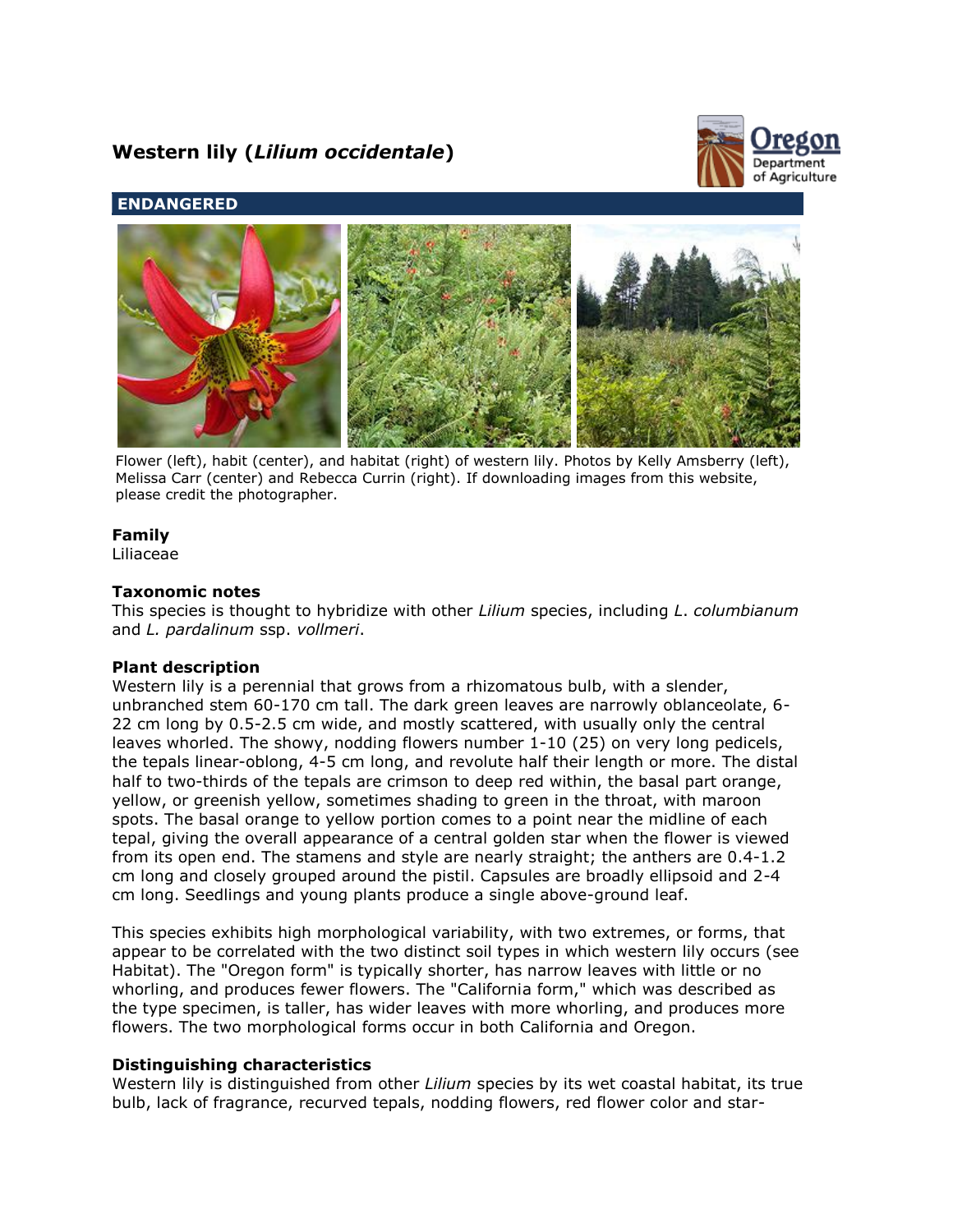shaped yellow flower centers, and its non-spreading stamens. All other orange- or redflowered *Lilium* species within the range of western lily have stamens (and usually styles) that curve outward.

#### **When to survey**

Surveys should be completed when this species is flowering, from mid-June through July.

## **Habitat**

Western lily is often found near the ocean in freshwater fens and on the edges of bogs, in coastal prairie and scrub, and in transition zones between these communities. The species also occurs in spruce forest, but plants in this habitat are stunted and do not produce flowers. It occurs at elevations ranging from just above sea level to about 120 m (400 ft).

The species occurs in two distinct soil types. The first type, deep organic peat, which is saturated for most of the year, appears to be correlated with the "Oregon form" of western lily (see Plant description). The second type, mineral-based soils, which tend to be acidic, poorly drained, and exhibit either a shallow iron pan or clay pan that holds water seasonally, appears correlated with the "California form" of the species.

Associated species that occur at nearly all western lily sites include *Picea sitchensis*, *Malus fusca*, *Salix* spp., *Myrica californica*, *Gaultheria shallon*, *Spiraea douglasii*, *Vaccinium ovatum*, *Rubus* spp., *Lonicera involucrata*, *Calamagrostis nutkaensis*, *Carex obnupta*, *Gentiana sceptrum*, *Lotus formosissimus*, *Blechnum spicant*, and *Pteridium aquilinum*. Common associates usually restricted to the northern portion of the species' range (Del Norte County northward) include *Pinus contorta* ssp. *contorta*, *Chamaecyparis lawsonia*, *Ledum glandulosum*, *Rhododendron occidentale*, *R. macrophyllum*, *Tofieldia glutinosa*, *Trientalis arctica*, *Sanguisorba officinalis*, *Sphagnum* spp., and *Viola palustris*. Species more common in the southern portion of western lily's range include *Polystichum munitum*, *Holcus lanatus*, and *Anthoxanthum odoratum*.

#### **Range**

Western lily is restricted within a narrow 4-mile- (6.4-kilometer-) wide band that spans about 200 miles (320 kilometers) along the Pacific coastline from Hauser, Coos County, Oregon to Loleta, Humboldt County, California. There are approximately 23 extant principle populations occurring within this limited region (as recognized by U.S. Fish and Wildlife Service), all of which are small (ranging from less than 0.1 acres to 10 acres), isolated, and densely clumped.

#### **Oregon counties**

Coos, Curry

# **Federal status**

Endangered

#### **Threats**

Habitat loss due to agricultural, commercial, and residential development (particularly cranberry agriculture) and road construction and maintenance is a major threat to this species. The greatest long-term threat to western lily is successional encroachment by shrubs and trees in the absence of disturbance (from sources such as fire and grazing). Reduced reproductive output due to deer herbivory has been documented at many western lily sites. Hydrological alteration, fungal, viral, or bacterial infection, and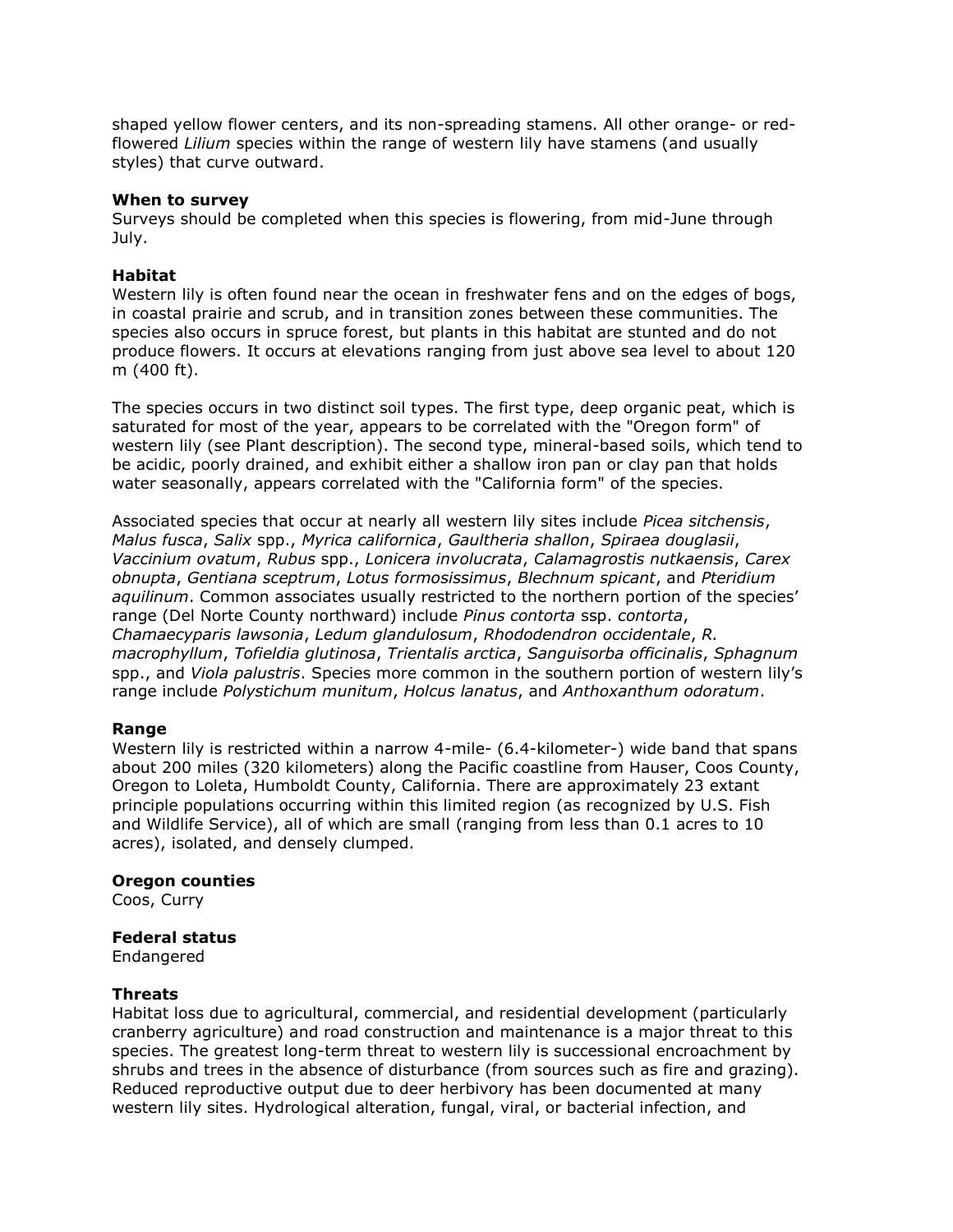horticultural collection also threaten this species. There is potential for random loss of genetic variability, as many western lily populations are very small, containing fewer than 200 individuals.

#### **Conservation planning**

A U.S. Fish and Wildlife Service [Recovery Plan](http://ecos.fws.gov/docs/recovery_plan/980331b.pdf) (pdf document, 7.13 MB) was released for western lily in 1998.

A [5-Year Review](http://ecos.fws.gov/docs/five_year_review/doc2408.pdf) (pdf document, 834kB) for western lily was completed in 2009 by U.S. Fish and Wildlife Service.

## **Did you know?**

Hummingbirds are the principal pollinators of western lily, although bees and other insects also transfer pollen of this species.

## **References**

DeWoody, J. and V. D. Hipkins. 2006. Genetic diversity and differentiation in western lily (*Lilium occidentale*). Unpublished report for the U.S. Fish and Wildlife Service. National Forest Genetic Electrophoresis Laboratory, Placerville, California.

Imper, D.K. 1997. Ecology and management of the endangered western lily (*Lilium occidentale*) in northwestern California. Pages 23-33 in Kaye, T. N., A. Liston, R. M. Love, D. L. Luoma, R. J. Meinke, and M. V. Wilson, editors. 1997. Conservation and management of native plants and fungi. Native Plant Society of Oregon, Corvallis, Oregon.

Meinke, R.J. 1982. Threatened and endangered vascular plants of Oregon: An illustrated guide. Unpublished report for the U.S. Fish and Wildlife Service, Region 1, Portland, Oregon. Oregon Department of Agriculture, Salem, Oregon.

ORBIC (Oregon Biodiversity Information Center). 2010a. Rare, threatened and endangered species of Oregon. Institute for Natural Resources, Portland State University, Portland, Oregon. 105 pp. Available at <http://orbic.pdx.edu/documents/2010-rte-book.pdf> (pdf document, 971 kB). Accessed December 13, 2010.

ORBIC (Oregon Biodiversity Information Center). 2010b. ORBIC element occurrence database. Portland, Oregon.

Peck, M. E. 1961. A manual of the higher plants of Oregon. Binfords and Mort, Portland, Oregon.

USFWS (U.S. Fish and Wildlife Service). 1994. Determination of endangered status for *Lilium occidentale* (western lily). Federal Register 59:42171-42176. Available at [http://ecos.fws.gov/docs/federal\\_register/fr2659.pdf](http://ecos.fws.gov/docs/federal_register/fr2659.pdf) (pdf document, 2.13 MB). Accessed September 22, 2010.

USFWS (U.S. Fish and Wildlife Service). 1998. Recovery Plan for the endangered western lily (*Lilium occidentale*)*.* U.S. Fish and Wildlife Service, Portland, Oregon. 82 pp. Available at [http://ecos.fws.gov/docs/recovery\\_plan/980331b.pdf](http://ecos.fws.gov/docs/recovery_plan/980331b.pdf) (pdf document, 7.13 MB). Accessed September 22, 2010.